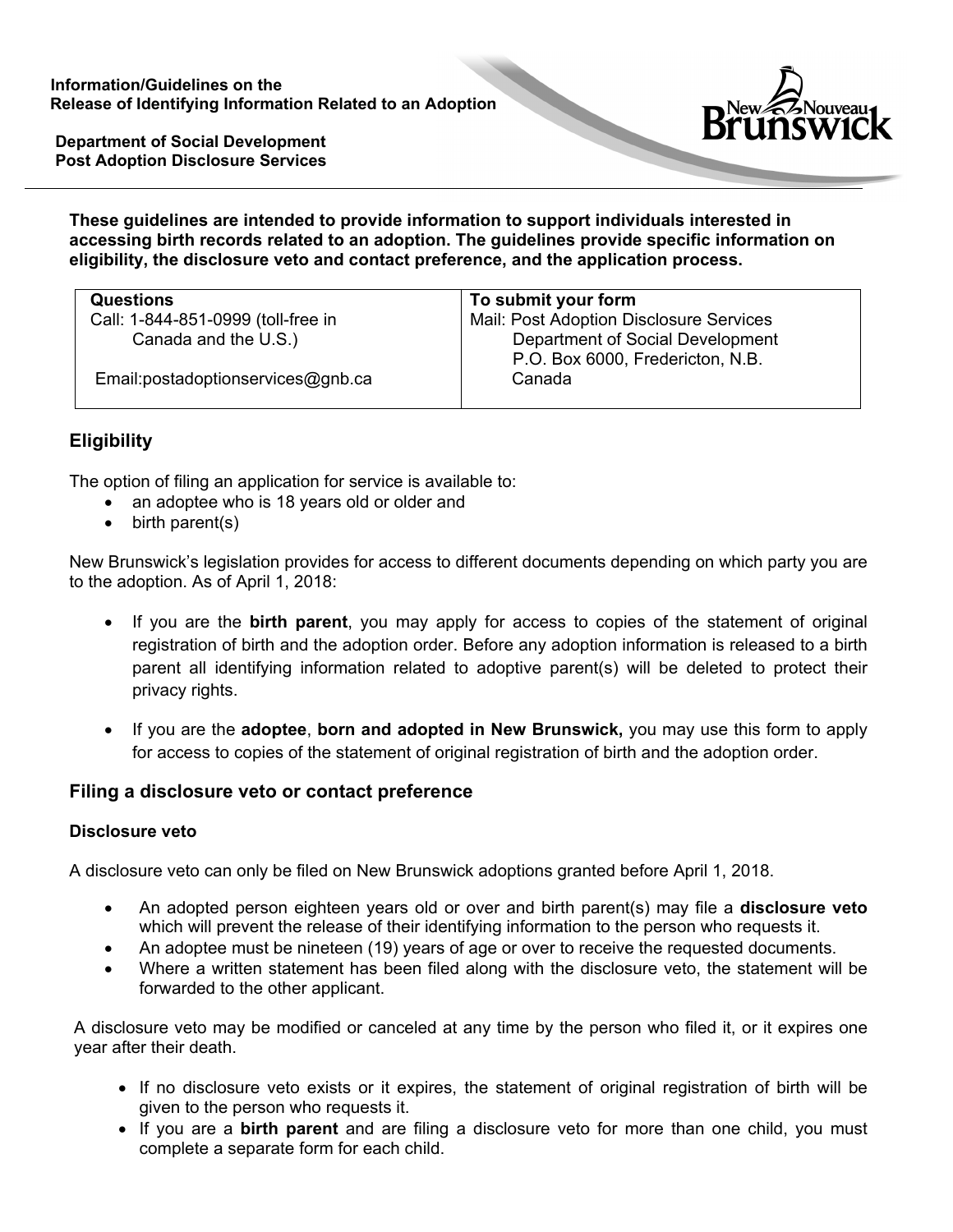If you are an **adoptee** and are filing a veto for both of your birth parents, you must complete a separate form for each one.

### **Contact preference**

Contact preferences apply regardless of when the adoption was finalized. If the adoption was finalized before April 1, 2018, the parties have the option of filing a disclosure veto or a contact preference - you cannot file both.

A contact preference does not prevent the New Brunswick Post Adoption Disclosure Services from releasing identifying information on the statement of original registration of birth about you. It does however place limits on the type of contact from the other person.

- Adopted person(s) eighteen years old or over and birth parent(s) may file a **contact preference** which informs the New Brunswick Post Adoption Disclosure Services of the type of contact, if any, that you wish to have with the person you have named on the form.
	- o An **undertaking form related to contact preference is** require to be completed by the person named on the form indicating that she/he agrees to comply with the terms of the contact preference. If she/he does not sign the undertaking form, identifying information will be removed from the documents provided.

A contact preference can be canceled or modified at any time by the person who filed it, or it expires upon their death. You can cancel or modify a contact preference at any time by filing an application to register/cancel a disclosure veto and/or cancel/modify contact preference & written statement form (Section D: contract preference)

- If you are a **birth parent** and are filing a contact preference for more than one child, you must complete a separate form for each child.
- If you are an **adoptee** and are filing a contact preference for both of your birth parents, you must complete a separate form for each parent.

**Any contact information contained in your statement may be used to contact you in case of a severe medical illness of a member of your birth family.** 

### **Completing the application to register/cancel a disclosure veto and/or cancel/change contact preference & written statement form**

- $\triangleright$  Please read these instructions before filling out the form.
- $\triangleright$  Please fill out the form to the best of your ability. Leave blank any sections that are not applicable or are unknown to you.
- **Please print clearly in ink.**
- $\triangleright$  If you have questions or need help filling out the form please contact New Brunswick Post Adoption Disclosure Services at 1-844-851-0999 (toll-free in Canada and the U.S.)
- $\triangleright$  If after submitting this form you change your name, telephone number(s), or if you move, notify the New Brunswick Post Adoption Disclosure Services.
- **Your witness must also sign and date in the appropriate areas.** For information about who can act as a witness refer to the *Information about the Witness* section.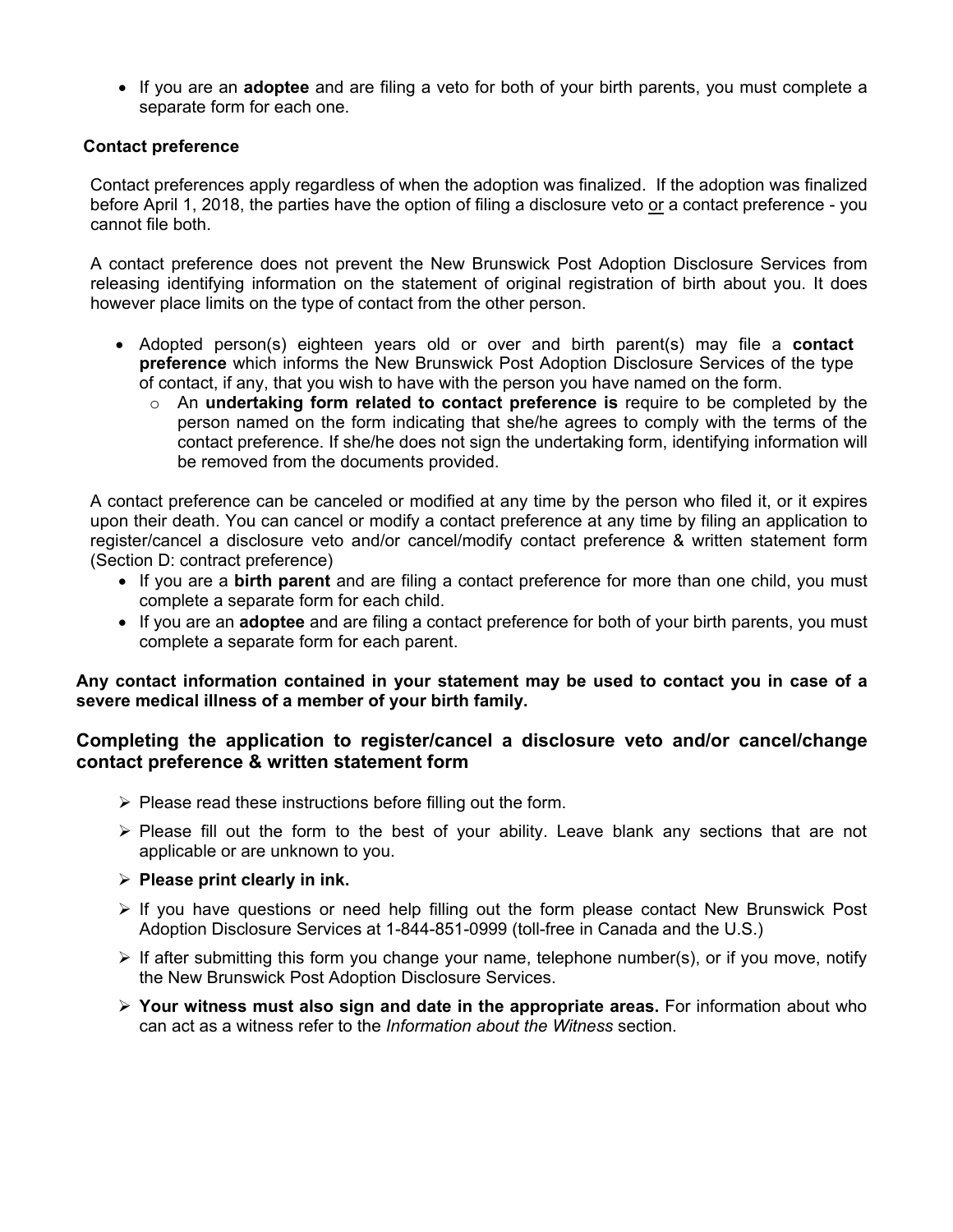### **Government-issued identification**

- The **application to register/ cancel a disclosure veto and/or register/change contact preference & written statement form must include** TWO (2) photocopied pieces of valid, government-issued identification (one of which is photo identification) attached to the form to be processed. Examples include, driver's licence, passport and secure certificate of Indian Status card. If you would like to verify what types of identification will be accepted you can contact New Brunswick Post Adoption Disclosure Services at 1-844-851-0999 (toll-free in Canada and the U.S.)
- $\triangleright$  The two (2) photocopies must be signed and dated by a Commissioner of Oaths, or a designated professional. The witness must see the original identification and verify that the photocopy matches the original documents (for further information about who can witness please see *Information about the Witness* section).
- $\triangleright$  Your identification may not be accepted if it is not current. If you have recently moved or changed your name, your identification may need to be updated before you can apply for access to records. If you live in another province/country please provide appropriate identification from your place of residence.
- $\triangleright$  Indicate in the section at the end of the form below the signatures, which of TWO (2) pieces of valid, government-issued identification (one of which is photo identification) you have photocopied and attached to your form.

### **PART 2: Collection of Information**

Section A - Applicant information:

- **Provide your full first name, middle name(s) and last name.**
- If your name has changed due to marriage, divorce, or other reasons please provide your previous name(s).
- Indicate your complete date of birth.
- Indicate if you are the birth parent, adoptee, or adoptive parent.
- Provide your complete **current** address, detailing: city/town, province/state, country, and postal code/zip code.
- Indicate your **current** home, work, and cell telephone number(s), and your email address (es).

Section B – Birth and adoption information:

- Fill out this section to the best of your ability, providing information if you know it. There may be some spaces you leave blank.
- The birth parent will fill out the section under the heading "If you are the **birth parent**, please fill out the section below." Indicate the name of the child at birth, and the child's date of birth, if known. If you are unsure of the exact date of birth, include the year if known. Indicate the location/community where the birth took place, if known. Indicate the names of the birth mother and the birth father at the time the child who was adopted was born, if known.
- The adoptee will fill out the section under the heading "If you are the **adoptee**, please fill out the sections below." Indicate your full name and your date of birth. Indicate the location/community where your birth took place, if known. Indicate the full names of your adoptive parent(s).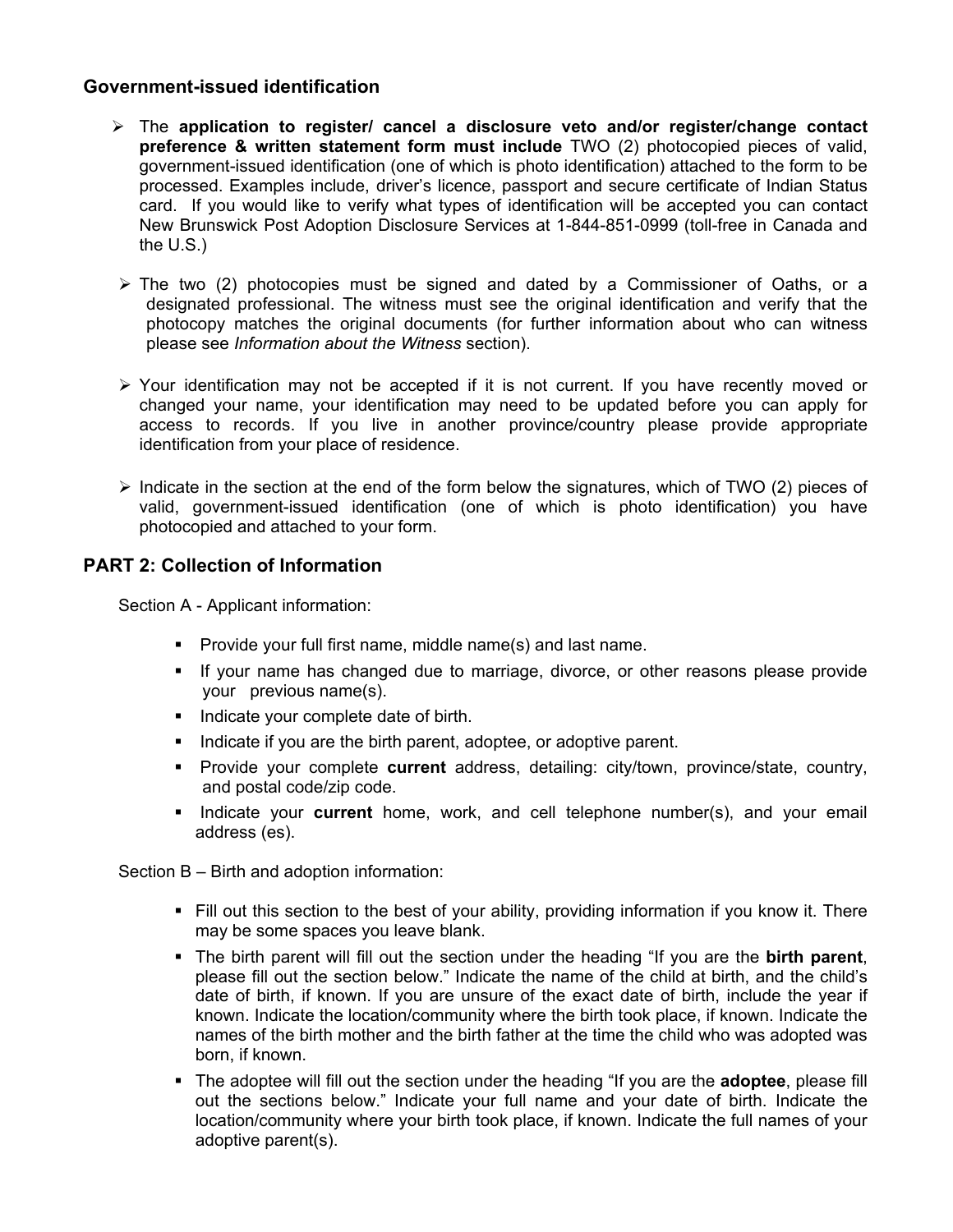#### Section C - Service Requested

- A disclosure veto prevents the release of your information and this option is only available for adoptions finalized prior to April 1, 2018.
- Under the contact preference you may indicate what type of contact you prefer such as:
	- No contact
	- By telephone
	- By email
	- Letters/information (provide your current name and a mailing address)<br>- In person (provide details of how you would like to meet)
	- In person (provide details of how you would like to meet)

#### **Part 3: Optional Written Statement**

- You may provide non-identifying information with your disclosure veto or contact preference
- This is optional and is not a requirement of filing this disclosure veto or contact preference form. There are three (3) sections provided to share information regarding reasons for not wanting your identifying information to be disclosed, any other nonidentifying personal, family history or social information as well as any medical history to be included with written statement.
- Do not include any information in this statement that you do not want disclosed.
- When your disclosure veto and contact preference are in effect, the person applying for a copy of a record is informed that a disclosure veto has been filed and the New Brunswick Post Adoption Disclosure Services will provide the person this written statement that was filed with the disclosure veto.

#### **Checklist**

#### **Have you completed the following?**

 $\Box$  Printed FULL NAME clearly in the form, with no initials or omissions, and indicated any previous names in the spaces provided.

 $\Box$  Had a Commissioner of Oaths, or a designated professional act as my witness of the form by signing, dating, and providing her or his designation (for further information about who can witness please see *Information about the Witness* section).

 $\Box$  Provided a PHOTOCOPY of TWO (2) pieces of valid, government-issued identification, one of which is photo identification, **which has been certified as a true copy of the original, signed and dated by my witness** 

□ Witness has provided her or his CONTACT INFORMATION on the PHOTOCOPY of my identification, including her or his occupation or designation, place of employment, address and a daytime telephone number where she or he can be reached.

 $\Box$  Signed and dated the form

#### **Please Note:** There are **no fees** attached to this service